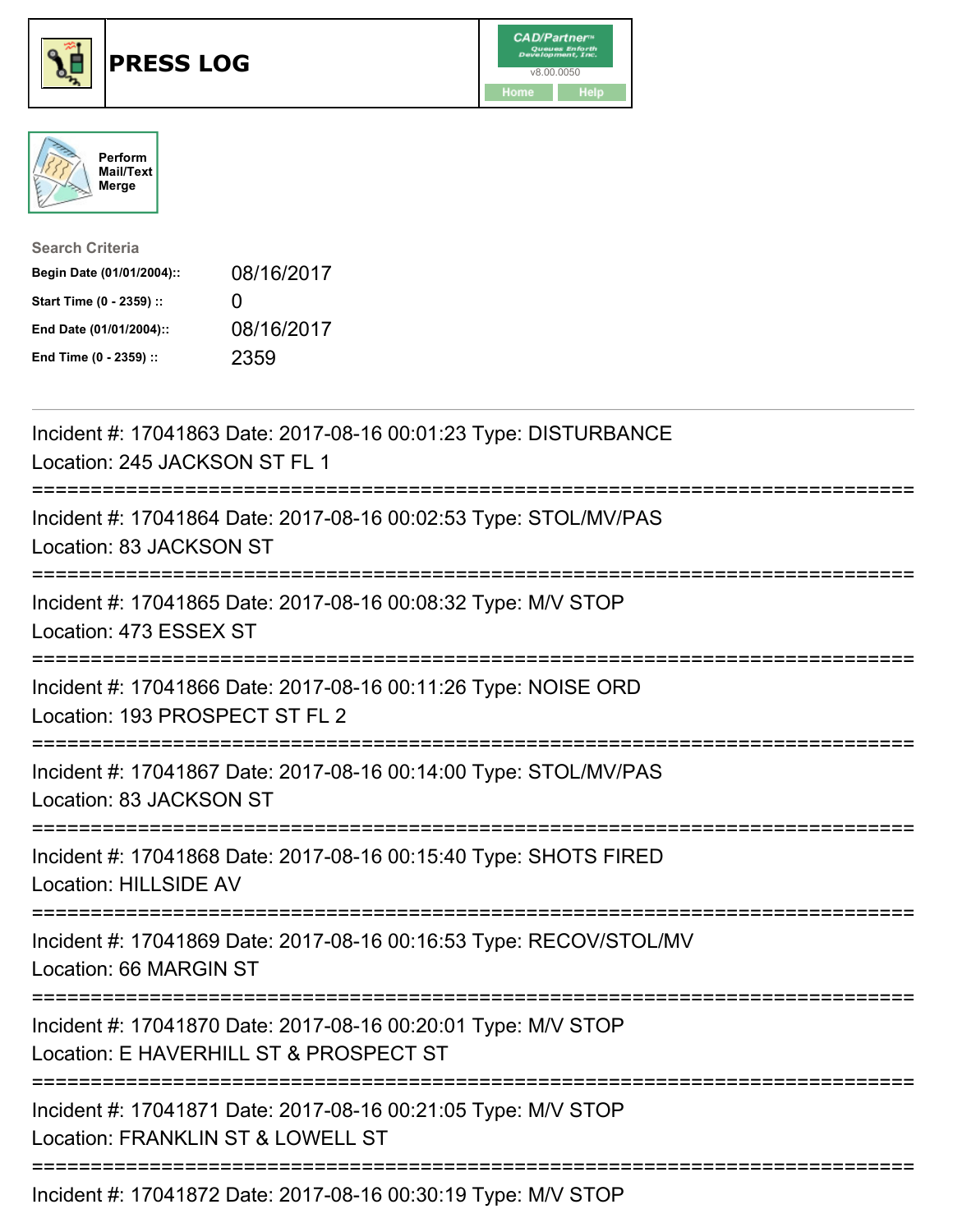Location: BAILEY ST & S UNION ST =========================================================================== Incident #: 17041873 Date: 2017-08-16 00:31:01 Type: M/V STOP Location: CRESCENT ST & MAY ST =========================================================================== Incident #: 17041874 Date: 2017-08-16 00:34:54 Type: M/V STOP Location: MERRIMACK ST & PARKER ST =========================================================================== Incident #: 17041875 Date: 2017-08-16 00:41:47 Type: EXTRA SURVEIL Location: ENTERPRIZE RENT A CAR / 660 S UNION ST =========================================================================== Incident #: 17041876 Date: 2017-08-16 00:57:39 Type: SHOTS FIRED Location: 32 POPLAR ST =========================================================================== Incident #: 17041877 Date: 2017-08-16 01:08:07 Type: SUS PERS/MV Location: BAILEY ST & PARKER ST =========================================================================== Incident #: 17041878 Date: 2017-08-16 01:28:46 Type: MEDIC SUPPORT Location: 66 MELVIN ST FL 1 =========================================================================== Incident #: 17041879 Date: 2017-08-16 01:31:58 Type: MEDIC SUPPORT Location: LUIS AMIL RESD. / 22 BOWDOIN ST =========================================================================== Incident #: 17041880 Date: 2017-08-16 01:32:45 Type: MAL DAMAGE Location: 3 BIGELOW ST =========================================================================== Incident #: 17041881 Date: 2017-08-16 01:41:22 Type: M/V STOP Location: GARDEN ST & UNION ST =========================================================================== Incident #: 17041882 Date: 2017-08-16 01:44:50 Type: RECOV/STOL/MV Location: ARLINGTON ST & SARATOGA ST =========================================================================== Incident #: 17041883 Date: 2017-08-16 01:55:25 Type: M/V STOP Location: ANDOVER ST & BEACON ST =========================================================================== Incident #: 17041884 Date: 2017-08-16 01:58:05 Type: M/V STOP Location: BENNINGTON ST & LAWRENCE ST =========================================================================== Incident #: 17041885 Date: 2017-08-16 01:59:51 Type: M/V STOP Location: ANDOVER ST & PACKARD ST =========================================================================== Incident #: 17041886 Date: 2017-08-16 02:03:35 Type: BUILDING CHK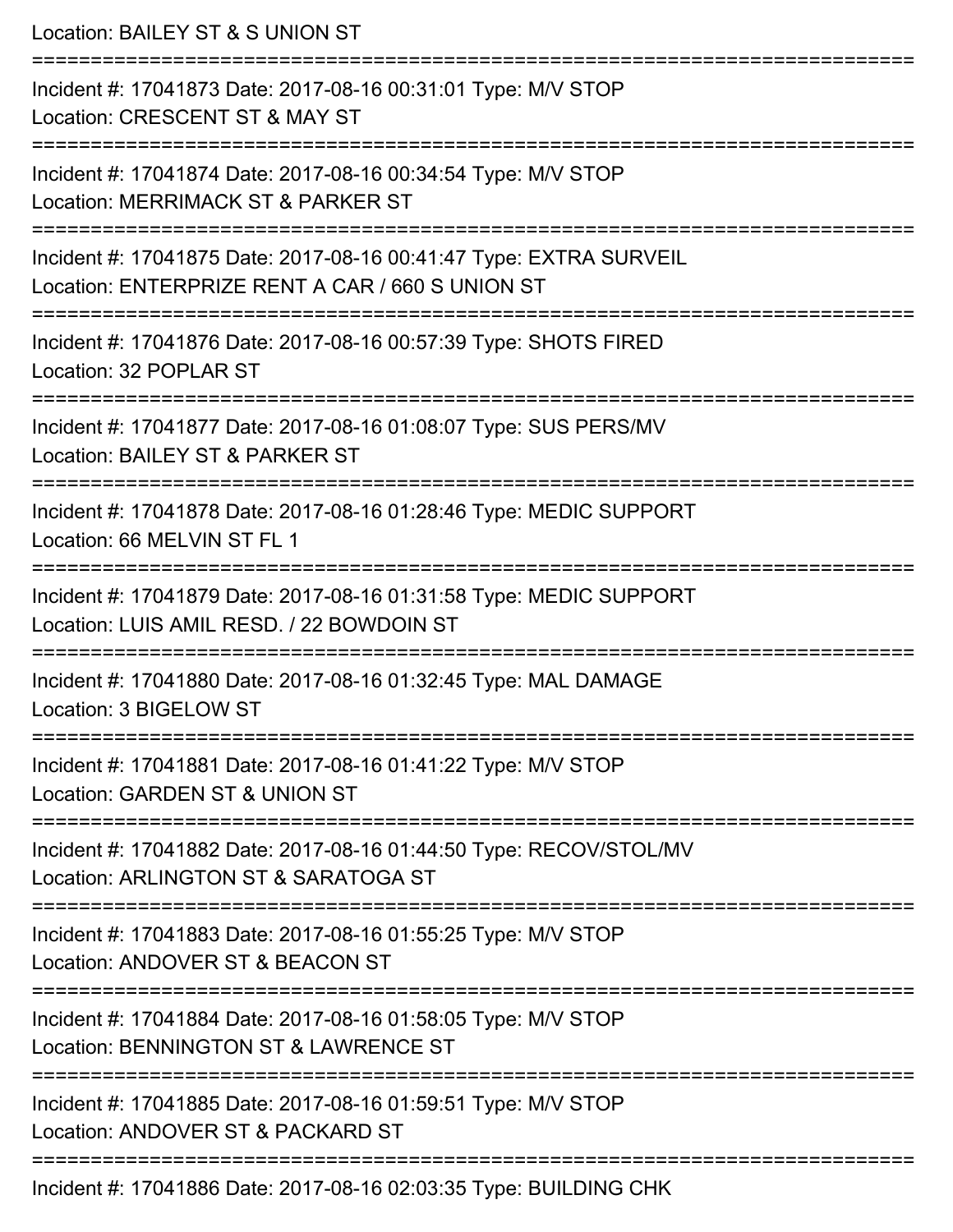| Incident #: 17041887 Date: 2017-08-16 02:09:08 Type: M/V STOP<br>Location: FRANKLIN ST & TREMONT ST                            |
|--------------------------------------------------------------------------------------------------------------------------------|
| Incident #: 17041888 Date: 2017-08-16 02:09:31 Type: HIT & RUN M/V<br>Location: 133 MT VERNON ST                               |
| Incident #: 17041889 Date: 2017-08-16 02:12:54 Type: M/V STOP<br>Location: BURGER KING / 187 BROADWAY                          |
| Incident #: 17041890 Date: 2017-08-16 02:15:39 Type: AUTO ACC/PI<br>Location: 233 MT VERNON ST                                 |
| Incident #: 17041891 Date: 2017-08-16 02:20:42 Type: BUILDING CHK<br>Location: BRANCO THE FLORIST / 89 ESSEX ST                |
| Incident #: 17041892 Date: 2017-08-16 02:31:53 Type: BUILDING CHK<br>Location: HEWITTS PACKAGE STORE, INCORP / 109 LAWRENCE ST |
| Incident #: 17041893 Date: 2017-08-16 02:36:39 Type: BUILDING CHK<br>Location: 171 FERRY ST                                    |
| Incident #: 17041894 Date: 2017-08-16 02:38:23 Type: M/V STOP<br>Location: ESSEX ST & UNION ST                                 |
| Incident #: 17041895 Date: 2017-08-16 02:43:09 Type: BUILDING CHK<br>Location: CARIBE CALLING CENTER / 105 JACKSON ST          |
| Incident #: 17041896 Date: 2017-08-16 02:49:04 Type: M/V STOP<br>Location: CHESTNUT ST & JACKSON ST                            |
| Incident #: 17041897 Date: 2017-08-16 03:05:06 Type: SPECIAL CHECK<br><b>Location: POPLAR ST</b>                               |
| Incident #: 17041899 Date: 2017-08-16 03:06:14 Type: BUILDING CHK<br>Location: LA CASA DE LOS CD'S / 268 LAWRENCE ST           |
| Incident #: 17041898 Date: 2017-08-16 03:07:55 Type: SPECIAL CHECK<br>Location: ALDER ST & POPLAR ST                           |
| Incident #: 17041900 Date: 2017-08-16 03:10:05 Type: BUILDING CHK                                                              |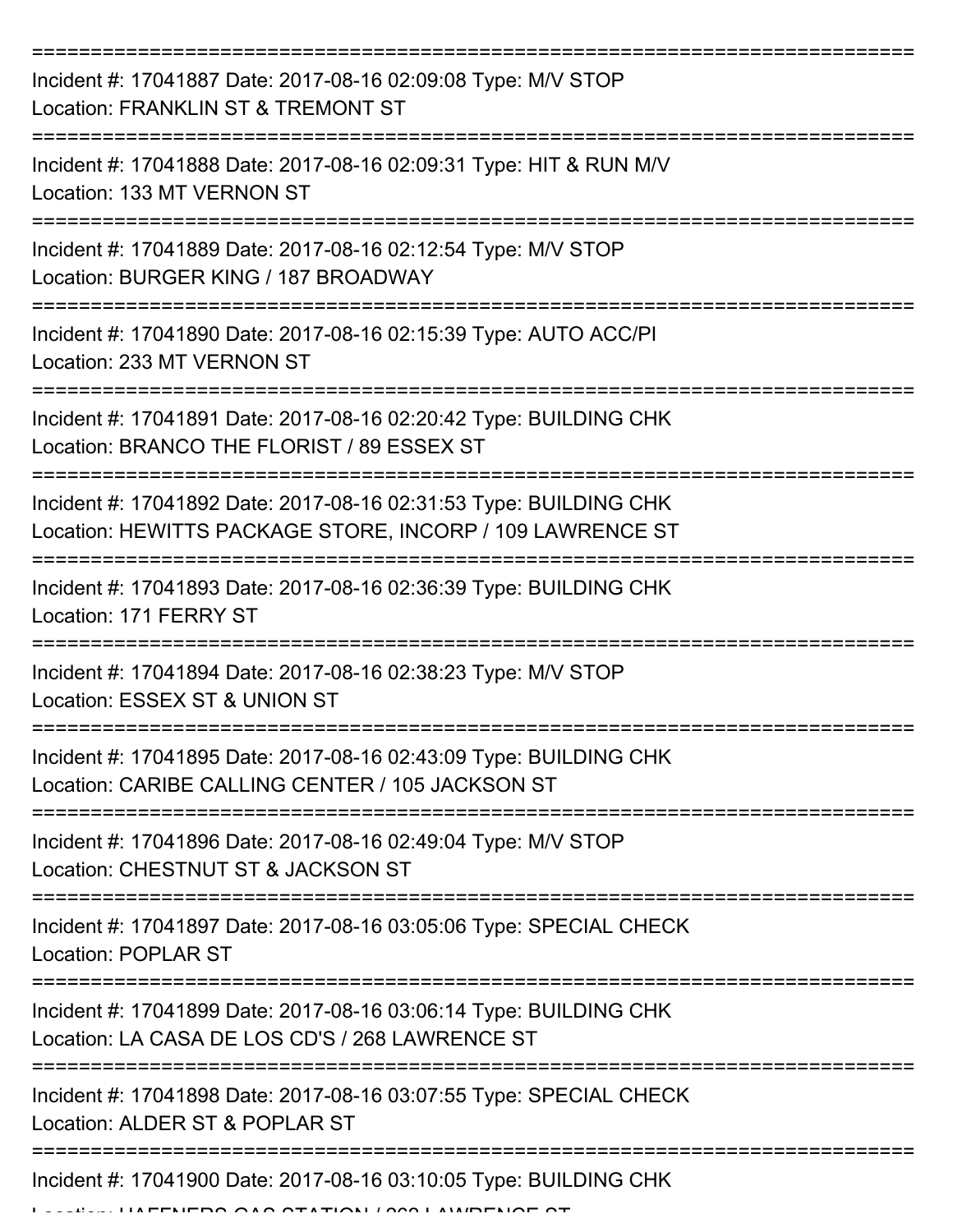| Incident #: 17041901 Date: 2017-08-16 03:13:43 Type: BUILDING CHK<br>Location: 78 WINTHROP AV                                         |
|---------------------------------------------------------------------------------------------------------------------------------------|
| Incident #: 17041902 Date: 2017-08-16 03:19:05 Type: M/V STOP<br>Location: BROADWAY & ESSEX ST                                        |
| Incident #: 17041903 Date: 2017-08-16 03:19:44 Type: M/V STOP<br>Location: CAMBRIDGE ST & WINTHROP AV                                 |
| Incident #: 17041904 Date: 2017-08-16 03:22:58 Type: BUILDING CHK<br>Location: CHECKS CASHED / 7 BROADWAY                             |
| Incident #: 17041905 Date: 2017-08-16 03:25:10 Type: M/V STOP<br>Location: 654 ESSEX ST                                               |
| =====================================<br>Incident #: 17041906 Date: 2017-08-16 03:34:00 Type: SPECIAL CHECK<br>Location: 550 BROADWAY |
| Incident #: 17041907 Date: 2017-08-16 03:36:43 Type: BUILDING CHK<br>Location: J BRIANS / 615 S UNION ST                              |
| Incident #: 17041908 Date: 2017-08-16 03:36:52 Type: BUILDING CHK<br>Location: EL PATIO MULTISERVICES / 159 LAWRENCE ST               |
| Incident #: 17041909 Date: 2017-08-16 03:38:06 Type: SPECIAL CHECK<br><b>Location: 85 MANCHESTER ST</b>                               |
| Incident #: 17041910 Date: 2017-08-16 03:40:21 Type: SPECIAL CHECK<br><b>Location: 85 MANCHESTER ST</b>                               |
| Incident #: 17041912 Date: 2017-08-16 03:42:16 Type: M/V STOP<br>Location: MERRIMACK ST & PARKER ST                                   |
| Incident #: 17041911 Date: 2017-08-16 03:43:45 Type: M/V STOP<br>Location: SLE SCHOOL / 165 CRAWFORD ST                               |
| Incident #: 17041913 Date: 2017-08-16 03:48:51 Type: EXTRA SURVEIL<br>Location: 171 FERRY ST                                          |
| Incident #: 17041914 Date: 2017-08-16 04:47:41 Type: NOTIFICATION                                                                     |

Location: 42 WHITE ST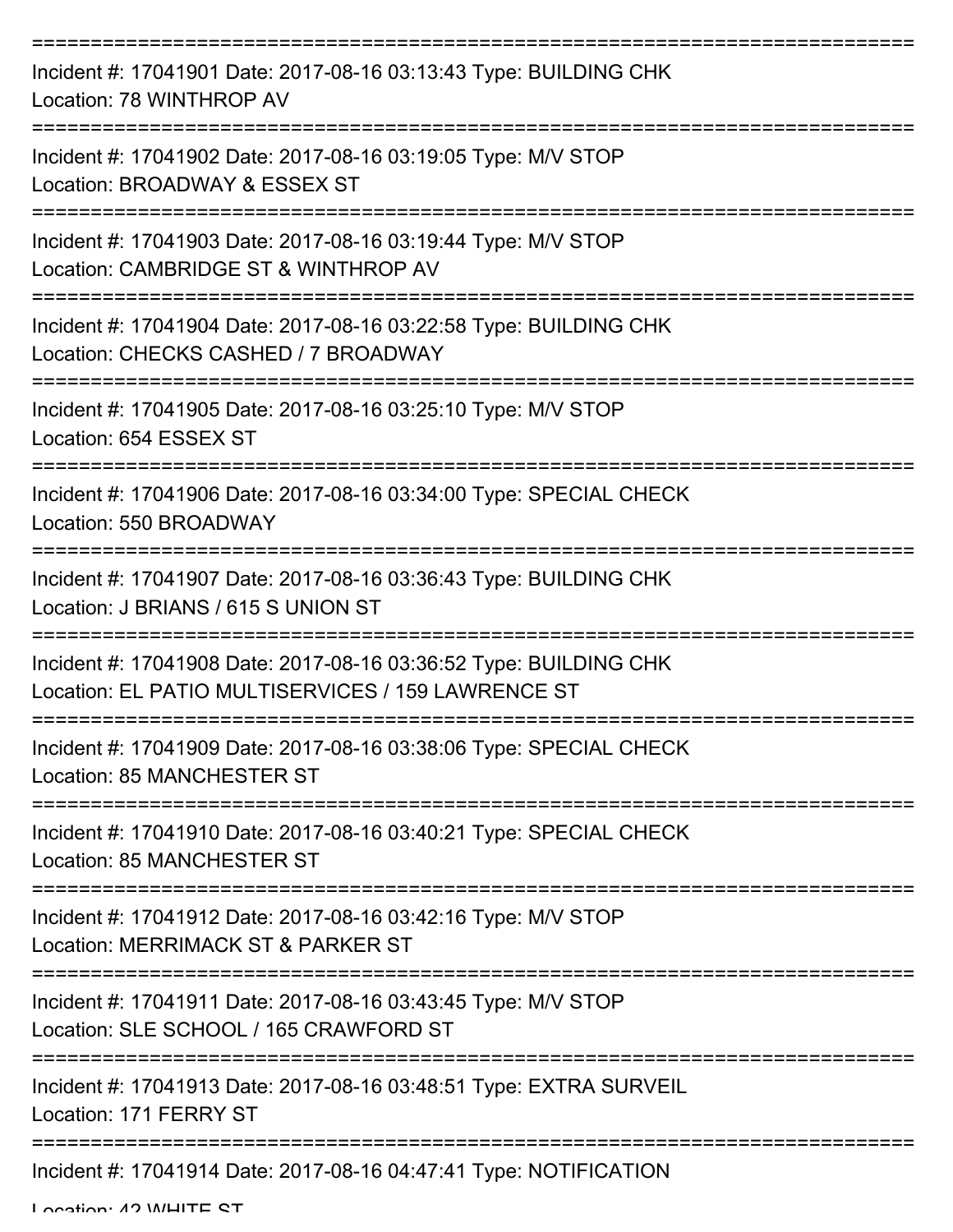| Incident #: 17041915 Date: 2017-08-16 05:40:55 Type: MEDIC SUPPORT<br>Location: 36 CRESCENT ST                |
|---------------------------------------------------------------------------------------------------------------|
| Incident #: 17041916 Date: 2017-08-16 05:49:07 Type: ALARMS<br>Location: ANTONIO RESD. / 6 MARIQUE DR         |
| Incident #: 17041917 Date: 2017-08-16 05:52:15 Type: MV/BLOCKING<br>Location: 256 ESSEX ST                    |
| Incident #: 17041918 Date: 2017-08-16 05:56:21 Type: DISTURBANCE<br>Location: 47 TREMONT ST #1                |
| Incident #: 17041919 Date: 2017-08-16 06:12:18 Type: M/V STOP<br>Location: BROADWAY & WATER ST                |
| Incident #: 17041920 Date: 2017-08-16 06:18:49 Type: EXTRA SURVEIL<br>Location: RIVER FRONT STATE PARK / null |
| Incident #: 17041921 Date: 2017-08-16 06:36:28 Type: M/V STOP<br>Location: 205 BROADWAY                       |
| Incident #: 17041923 Date: 2017-08-16 06:43:50 Type: 209A/VIOLATION<br>Location: 56 SPRINGFIELD ST #9 FL 3    |
| Incident #: 17041922 Date: 2017-08-16 06:44:17 Type: EXTRA SURVEIL<br>Location: 530 BROADWAY                  |
| Incident #: 17041924 Date: 2017-08-16 06:47:58 Type: DISTURBANCE<br>Location: 9 HAMLET ST                     |
| Incident #: 17041925 Date: 2017-08-16 06:49:21 Type: ALARMS<br>Location: ALONZO RESD, / 6 GREEN ST & `FL 2    |
| Incident #: 17041926 Date: 2017-08-16 07:14:19 Type: PARK & WALK<br>Location: 205 BROADWAY                    |
| Incident #: 17041927 Date: 2017-08-16 07:36:27 Type: DOMESTIC/PROG<br>Location: 8 CANTON ST #BACK FL 3        |
| Incident #: 17041928 Date: 2017-08-16 07:51:12 Type: ALARMS                                                   |

Location: 298 LAWRENCE ST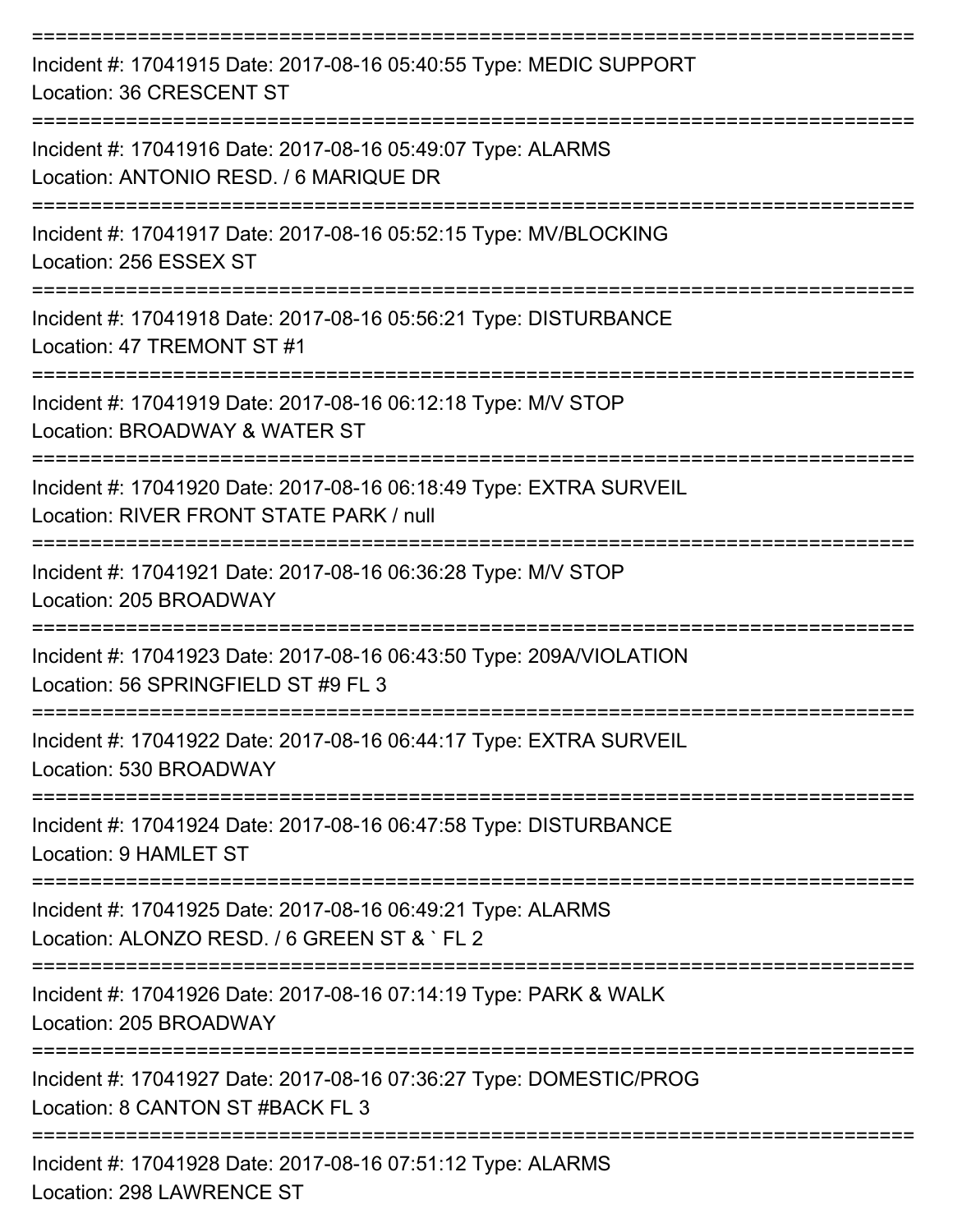| Incident #: 17041929 Date: 2017-08-16 08:07:32 Type: SUS PERS/MV<br>Location: GOA S UNION ST                                                   |
|------------------------------------------------------------------------------------------------------------------------------------------------|
| ===========================<br>Incident #: 17041930 Date: 2017-08-16 08:11:14 Type: INVEST CONT<br>Location: 32 LAWRENCE ST                    |
| Incident #: 17041931 Date: 2017-08-16 08:28:36 Type: ALARMS<br>Location: CENTRO DE NUTRICION / 107 ESSEX ST<br>=============================== |
| Incident #: 17041932 Date: 2017-08-16 08:40:38 Type: LARCENY/PAST<br>Location: 84 HOWARD ST                                                    |
| Incident #: 17041933 Date: 2017-08-16 08:46:54 Type: THREATS<br>Location: 219 LAWRENCE ST<br>===========                                       |
| Incident #: 17041934 Date: 2017-08-16 08:57:29 Type: DOMESTIC/PROG<br>Location: HAMPSHIRE ST & TREMONT ST                                      |
| Incident #: 17041935 Date: 2017-08-16 09:11:10 Type: ABAND MV<br>Location: 24 HANCOCK ST                                                       |
| Incident #: 17041936 Date: 2017-08-16 09:12:21 Type: B&E/MV/PAST<br>Location: 67 WARREN ST                                                     |
| Incident #: 17041937 Date: 2017-08-16 09:14:26 Type: DISTURBANCE<br>Location: 5 JACKSON CT                                                     |
| Incident #: 17041939 Date: 2017-08-16 09:17:24 Type: B&E/PAST<br>Location: 70 71 N PARISH RD                                                   |
| Incident #: 17041938 Date: 2017-08-16 09:17:26 Type: SUS PERS/MV<br>Location: 200 COMMON ST                                                    |
| Incident #: 17041940 Date: 2017-08-16 09:25:13 Type: AUTO ACC/NO PI<br>Location: ANDOVER ST & PARKER ST                                        |
| Incident #: 17041941 Date: 2017-08-16 09:29:10 Type: LOCKOUT<br>Location: 87 ALDER ST                                                          |
| Incident #: 17041942 Date: 2017-08-16 09:40:56 Type: ANIMAL COMPL<br>Location: 115 MELVIN ST                                                   |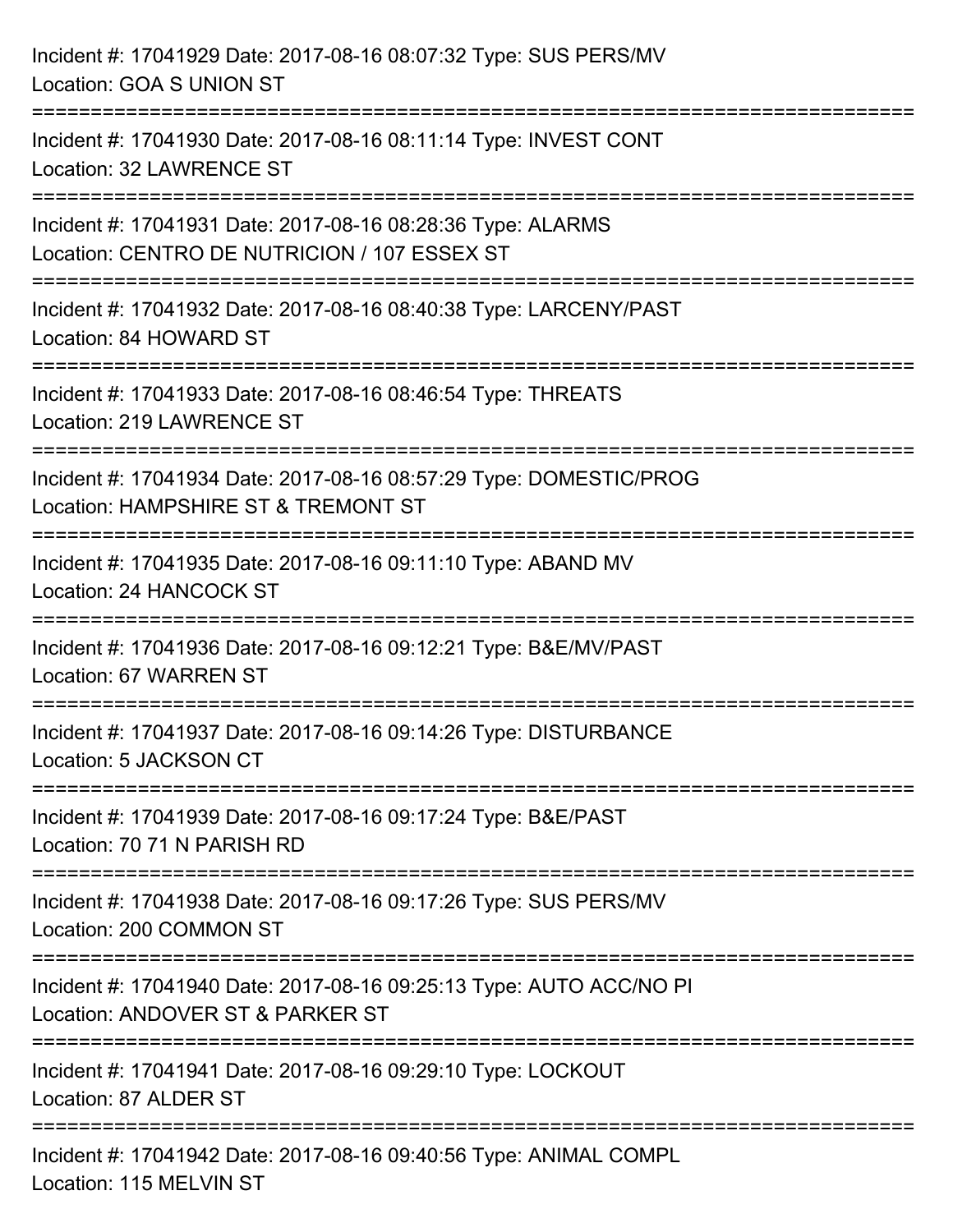| Incident #: 17041944 Date: 2017-08-16 09:55:55 Type: LARCENY/PAST<br>Location: 241 BROADWAY                                       |
|-----------------------------------------------------------------------------------------------------------------------------------|
| ======================================<br>Incident #: 17041943 Date: 2017-08-16 10:00:28 Type: M/V STOP<br>Location: 370 WATER ST |
| Incident #: 17041945 Date: 2017-08-16 10:23:07 Type: INVEST CONT<br><b>Location: 5 MERRIMACK ST</b><br>:========================= |
| Incident #: 17041946 Date: 2017-08-16 10:34:10 Type: 209A/SERVE<br>Location: 648 ESSEX ST                                         |
| Incident #: 17041947 Date: 2017-08-16 10:37:43 Type: NOTIFICATION<br>Location: 19 BROOK ST                                        |
| Incident #: 17041948 Date: 2017-08-16 10:46:59 Type: TOW/REPOSSED<br>Location: 115 RIVER POINTE WY                                |
| Incident #: 17041949 Date: 2017-08-16 10:49:30 Type: INVEST CONT<br>Location: 40 FLORAL ST                                        |
| Incident #: 17041950 Date: 2017-08-16 10:49:54 Type: TOW/REPOSSED<br>Location: 29 KINGSTON ST                                     |
| Incident #: 17041951 Date: 2017-08-16 10:54:30 Type: BUILDING CHK<br>Location: 15 MARGIN ST                                       |
| Incident #: 17041952 Date: 2017-08-16 10:58:35 Type: WARRANT SERVE<br>Location: 107 SUMMER ST                                     |
| Incident #: 17041953 Date: 2017-08-16 10:59:01 Type: MV/BLOCKING<br>Location: 473 HAMPSHIRE ST                                    |
| Incident #: 17041954 Date: 2017-08-16 11:16:02 Type: 911 HANG UP<br>Location: 232 HAMPSHIRE ST                                    |
| Incident #: 17041955 Date: 2017-08-16 11:22:51 Type: 209A/SERVE<br>Location: 40 KNOX ST                                           |
| Incident #: 17041956 Date: 2017-08-16 11:32:54 Type: SPECIAL CHECK<br>Location: 360 BROADWAY                                      |

===========================================================================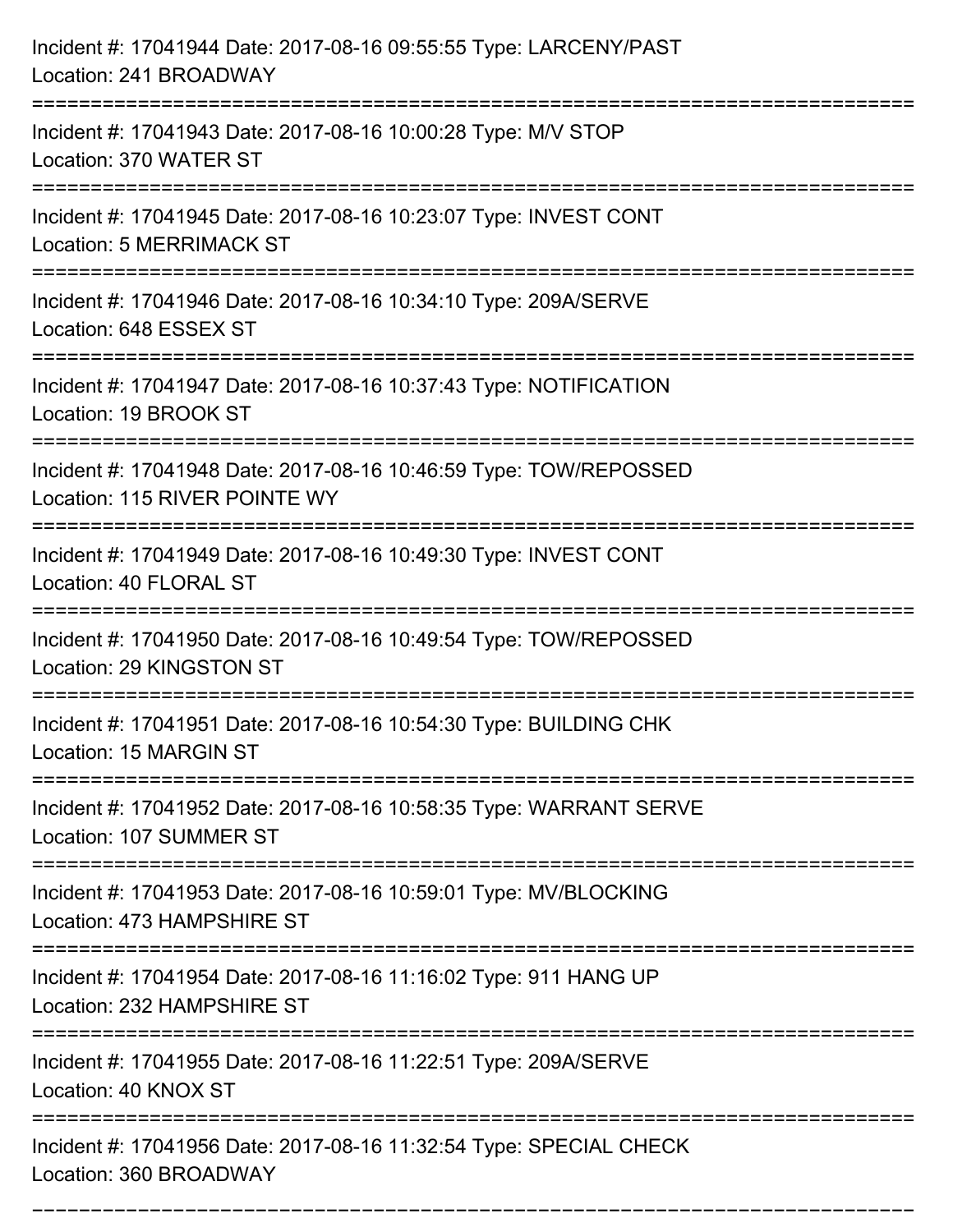| Incident #: 17041957 Date: 2017-08-16 11:33:13 Type: MEDIC SUPPORT<br>Location: 700 ESSEX ST                                        |
|-------------------------------------------------------------------------------------------------------------------------------------|
| Incident #: 17041958 Date: 2017-08-16 11:34:11 Type: 209A/SERVE<br>Location: 17 STORROW ST                                          |
| Incident #: 17041959 Date: 2017-08-16 11:35:05 Type: FRAUD<br>Location: 118 PEARL ST                                                |
| Incident #: 17041960 Date: 2017-08-16 11:37:18 Type: UNATENEDCHILD<br>Location: 280 MERRIMACK ST                                    |
| Incident #: 17041961 Date: 2017-08-16 11:40:01 Type: MEDIC SUPPORT<br>Location: 71 RAILROAD ST<br>================================= |
| Incident #: 17041962 Date: 2017-08-16 11:40:41 Type: MEDIC SUPPORT<br>Location: 136 WATER ST                                        |
| Incident #: 17041963 Date: 2017-08-16 11:46:32 Type: M/V STOP<br>Location: GROTON ST & S BROADWAY<br>==================             |
| Incident #: 17041964 Date: 2017-08-16 12:06:13 Type: M/V STOP<br>Location: BRADFORD ST & FRANKLIN ST                                |
| Incident #: 17041965 Date: 2017-08-16 12:07:31 Type: M/V STOP<br>Location: HAMPSHIRE ST & LOWELL ST                                 |
| Incident #: 17041966 Date: 2017-08-16 12:07:57 Type: M/V STOP<br>Location: S UNION ST & SPRINGFIELD ST                              |
| Incident #: 17041967 Date: 2017-08-16 12:09:54 Type: AUTO ACC/NO PI<br>Location: ESSEX ST & HAMPSHIRE ST                            |
| Incident #: 17041968 Date: 2017-08-16 12:13:49 Type: LARCENY/ATTMEPT<br>Location: 246 JACKSON ST                                    |
| Incident #: 17041970 Date: 2017-08-16 12:17:07 Type: KEEP PEACE<br>Location: 505 ANDOVER ST #2                                      |
| Incident #: 17041969 Date: 2017-08-16 12:18:01 Type: M/V STOP<br>Location: HAMPSHIRE ST & LAWRENCE ST                               |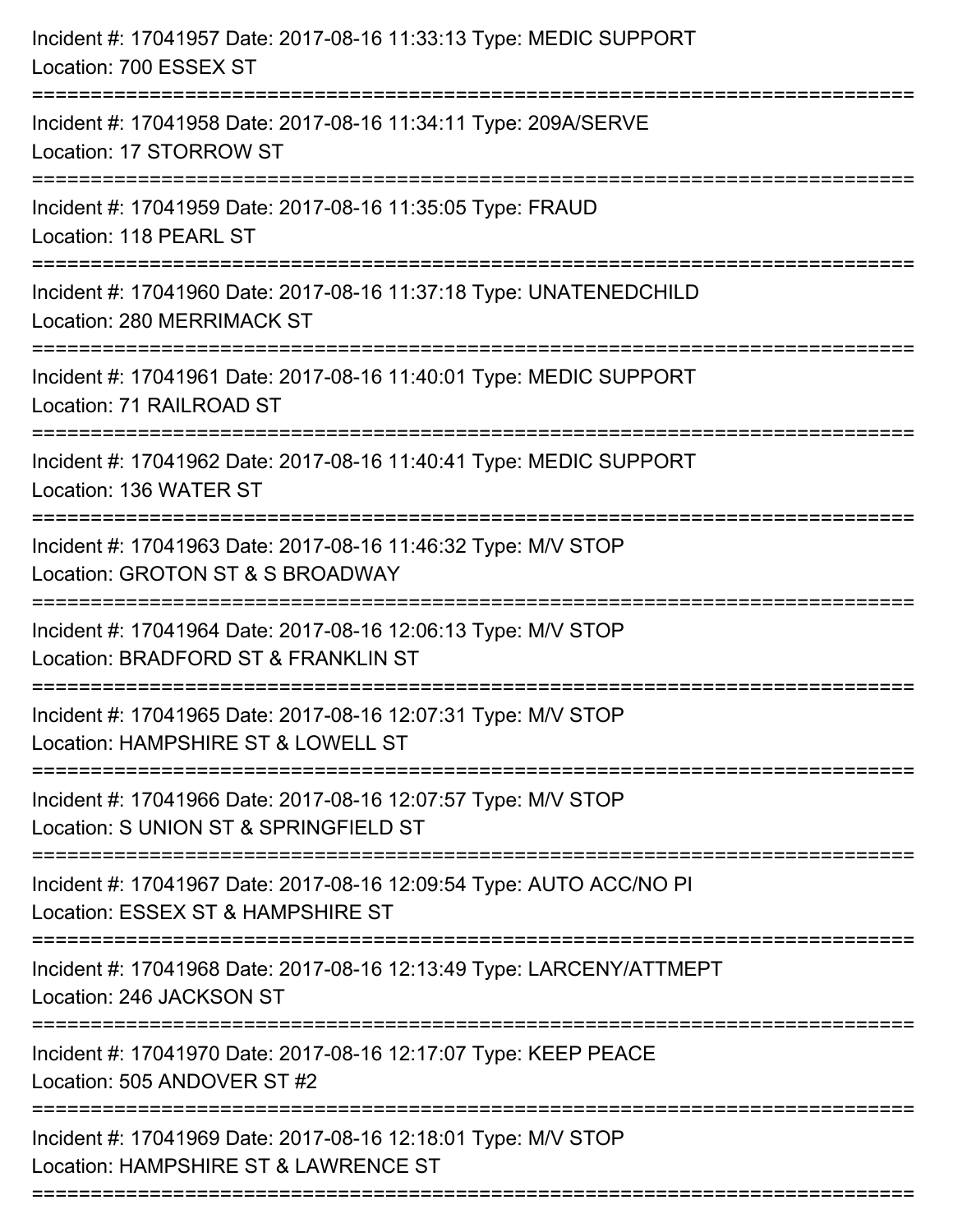Location: 231 WATER ST

| Incident #: 17041971 Date: 2017-08-16 12:27:45 Type: MEDIC SUPPORT<br>Location: 71 RAILROAD ST                                        |
|---------------------------------------------------------------------------------------------------------------------------------------|
| Incident #: 17041973 Date: 2017-08-16 13:07:42 Type: ROBBERY UNARM<br>Location: ERVING ST & LAWRENCE ST                               |
| Incident #: 17041975 Date: 2017-08-16 13:19:56 Type: WARRANT SERVE<br>Location: 6 ACTON ST #2                                         |
| Incident #: 17041974 Date: 2017-08-16 13:27:49 Type: 209A/SERVE<br>Location: 19 WALNUT ST                                             |
| Incident #: 17041976 Date: 2017-08-16 13:28:32 Type: INVEST CONT<br>Location: 62 MT VERNON ST<br>==================================== |
| Incident #: 17041977 Date: 2017-08-16 13:35:26 Type: INVESTIGATION<br>Location: 321 LAWRENCE ST                                       |
| Incident #: 17041978 Date: 2017-08-16 13:38:54 Type: DISTURBANCE<br><b>Location: WEST ST</b>                                          |
| Incident #: 17041979 Date: 2017-08-16 13:45:37 Type: STOL/MV/PAS<br>Location: 17 ENDICOTT ST #2                                       |
| Incident #: 17041980 Date: 2017-08-16 14:04:39 Type: STOL/MV/PAS<br>Location: 375 BROADWAY                                            |
| ====================<br>Incident #: 17041981 Date: 2017-08-16 14:10:57 Type: M/V STOP<br>Location: FRANKLIN ST & HAVERHILL ST         |
| Incident #: 17041982 Date: 2017-08-16 14:17:13 Type: DRUG OVERDOSE<br>Location: CENTRAL CATHOLIC HIGH SCHOOL / 300 HAMPSHIRE ST       |
| Incident #: 17041983 Date: 2017-08-16 14:27:37 Type: LOCKOUT<br>Location: 299 ESSEX ST                                                |
| Incident #: 17041984 Date: 2017-08-16 14:29:35 Type: DRUG VIO<br>Location: 86 BROMFIELD ST                                            |
|                                                                                                                                       |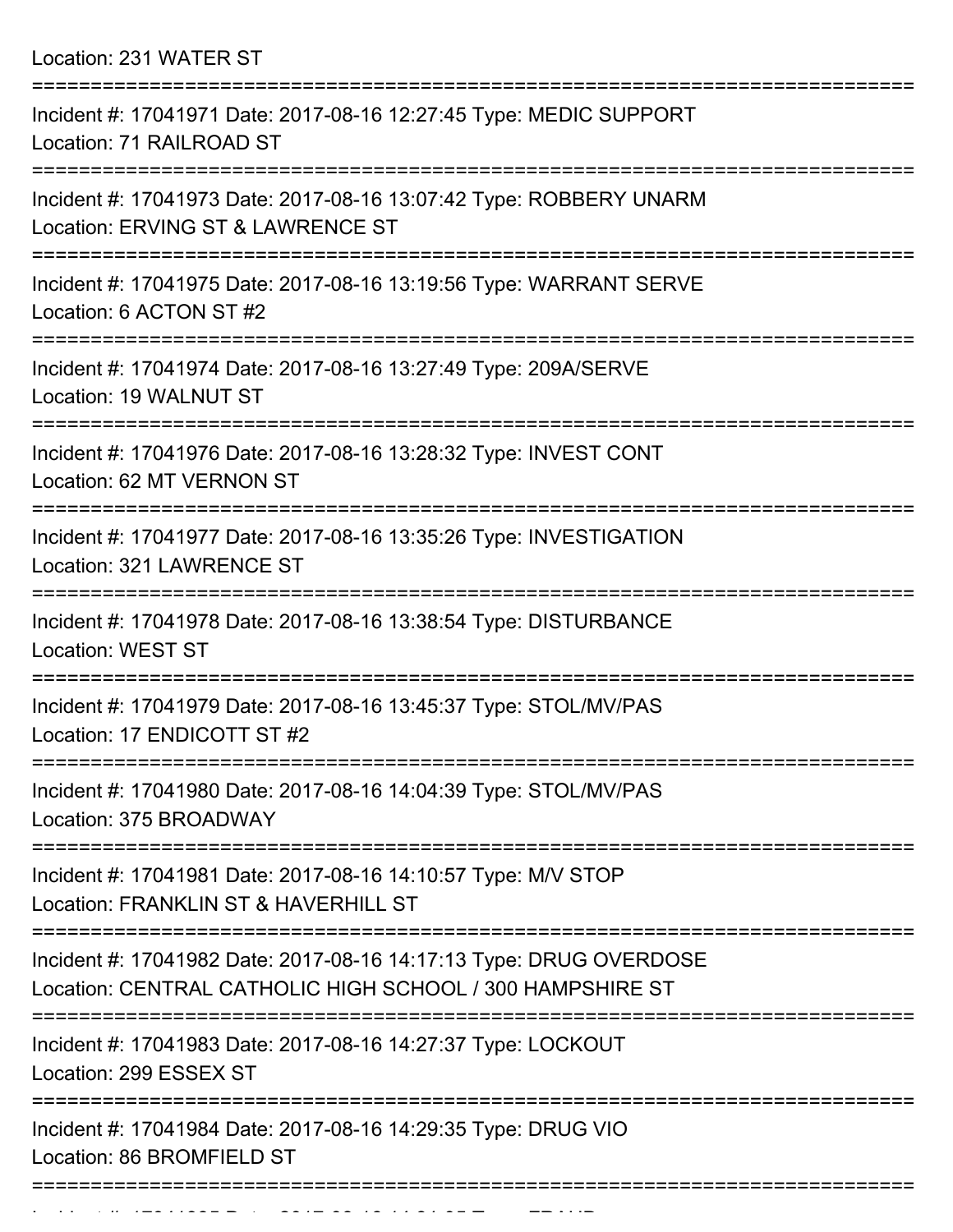Location: 130 PARKER ST #SUITE 24

| Incident #: 17041986 Date: 2017-08-16 14:52:32 Type: THREATS<br>Location: 43 BASSWOOD ST                                 |
|--------------------------------------------------------------------------------------------------------------------------|
| Incident #: 17041987 Date: 2017-08-16 15:02:23 Type: DOMESTIC/PROG<br>Location: 113 GARDEN ST #1                         |
| Incident #: 17041988 Date: 2017-08-16 15:16:33 Type: B&E/PAST<br>Location: O'NEIL PARK / CHESTNUT ST & LAWRENCE ST       |
| Incident #: 17041989 Date: 2017-08-16 15:17:33 Type: MEDIC SUPPORT<br><b>Location: WEST</b><br>========================= |
| Incident #: 17041990 Date: 2017-08-16 15:25:42 Type: M/V STOP<br>Location: 309 ANDOVER ST                                |
| Incident #: 17041991 Date: 2017-08-16 15:36:01 Type: CK WELL BEING<br>Location: ARLINGTON SCHOOL / 150 ARLINGTON ST      |
| Incident #: 17041992 Date: 2017-08-16 15:48:15 Type: ALARM/BURG<br>Location: LAWRENCE FLEA MARKET / 468 CANAL ST         |
| Incident #: 17041993 Date: 2017-08-16 15:49:36 Type: INVEST CONT<br>Location: BAILEY ST & PARKER ST                      |
| Incident #: 17041994 Date: 2017-08-16 15:56:38 Type: M/V STOP<br>Location: CHICKERING ST & WINTHROP AV                   |
| Incident #: 17041995 Date: 2017-08-16 15:56:48 Type: BUILDING FIRE<br>Location: 34 ATKINSON ST                           |
| Incident #: 17041996 Date: 2017-08-16 16:00:30 Type: INVEST CONT<br>Location: 43 BASSWOOD ST                             |
| Incident #: 17041997 Date: 2017-08-16 16:02:50 Type: 209A/SERVE<br>Location: 62 KENT ST #D                               |
| Incident #: 17041998 Date: 2017-08-16 16:10:24 Type: M/V STOP<br>Location: 300 HAMPSHIRE ST                              |
|                                                                                                                          |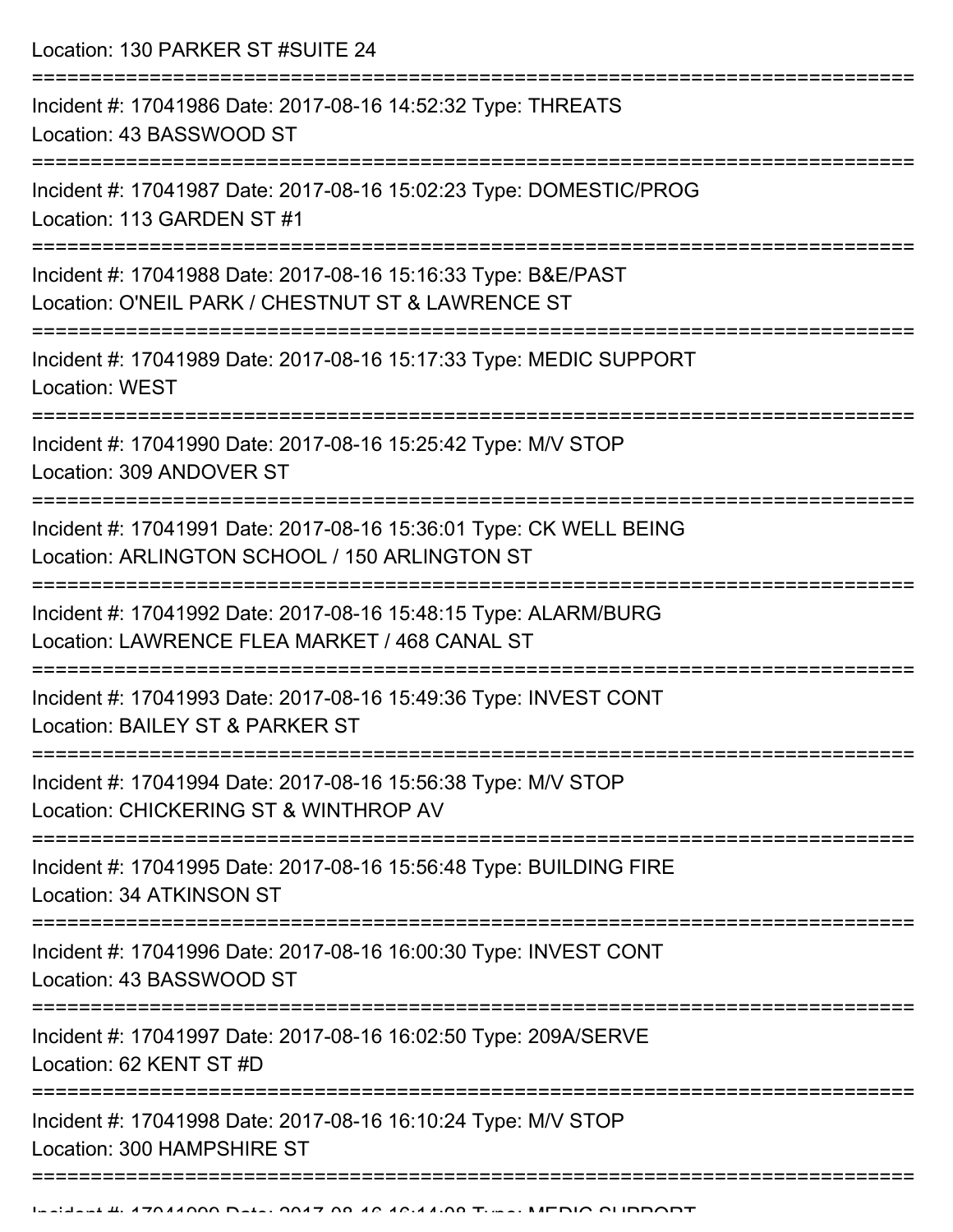| Location: 238 HAVERHILL ST                                                                                    |
|---------------------------------------------------------------------------------------------------------------|
| Incident #: 17042000 Date: 2017-08-16 16:16:41 Type: M/V STOP<br><b>Location: NEWTON ST</b>                   |
| Incident #: 17042001 Date: 2017-08-16 16:17:51 Type: AUTO ACC/PED<br>Location: 252 WATER ST                   |
| Incident #: 17042002 Date: 2017-08-16 16:20:06 Type: MEDIC SUPPORT<br>Location: 55 HAMSPHIRE                  |
| Incident #: 17042003 Date: 2017-08-16 16:22:09 Type: TOW/REPOSSED<br>Location: 32 BUTLER ST                   |
| Incident #: 17042004 Date: 2017-08-16 16:30:36 Type: SELECTIVE ENF<br>Location: SOUTH ST                      |
| Incident #: 17042005 Date: 2017-08-16 16:39:37 Type: ALARM/BURG<br>Location: GOOD SHEPARDS / 412 HAMPSHIRE ST |
| Incident #: 17042006 Date: 2017-08-16 16:41:45 Type: M/V STOP<br>Location: SOUTH ST                           |
| Incident #: 17042007 Date: 2017-08-16 17:01:21 Type: WIRE DOWN<br>Location: 18 FLORENCE ST                    |
| Incident #: 17042008 Date: 2017-08-16 17:37:32 Type: KEEP PEACE<br>Location: 510 LOWELL ST                    |
| Incident #: 17042009 Date: 2017-08-16 17:48:21 Type: INVEST CONT<br>Location: 62 MT VERNON ST                 |
| Incident #: 17042010 Date: 2017-08-16 17:51:33 Type: NOISE ORD<br>Location: COLUMBUS AV & MEADOW ST           |
| Incident #: 17042011 Date: 2017-08-16 18:05:00 Type: NOISE ORD<br>Location: 14 MASON ST                       |
| Incident #: 17042012 Date: 2017-08-16 18:06:22 Type: AUTO ACC/PED<br>Location: AMESBURY ST & ESSEX ST         |
|                                                                                                               |

Incident #: 17042013 Date: 2017-08-16 18:18:09 Type: M/V STOP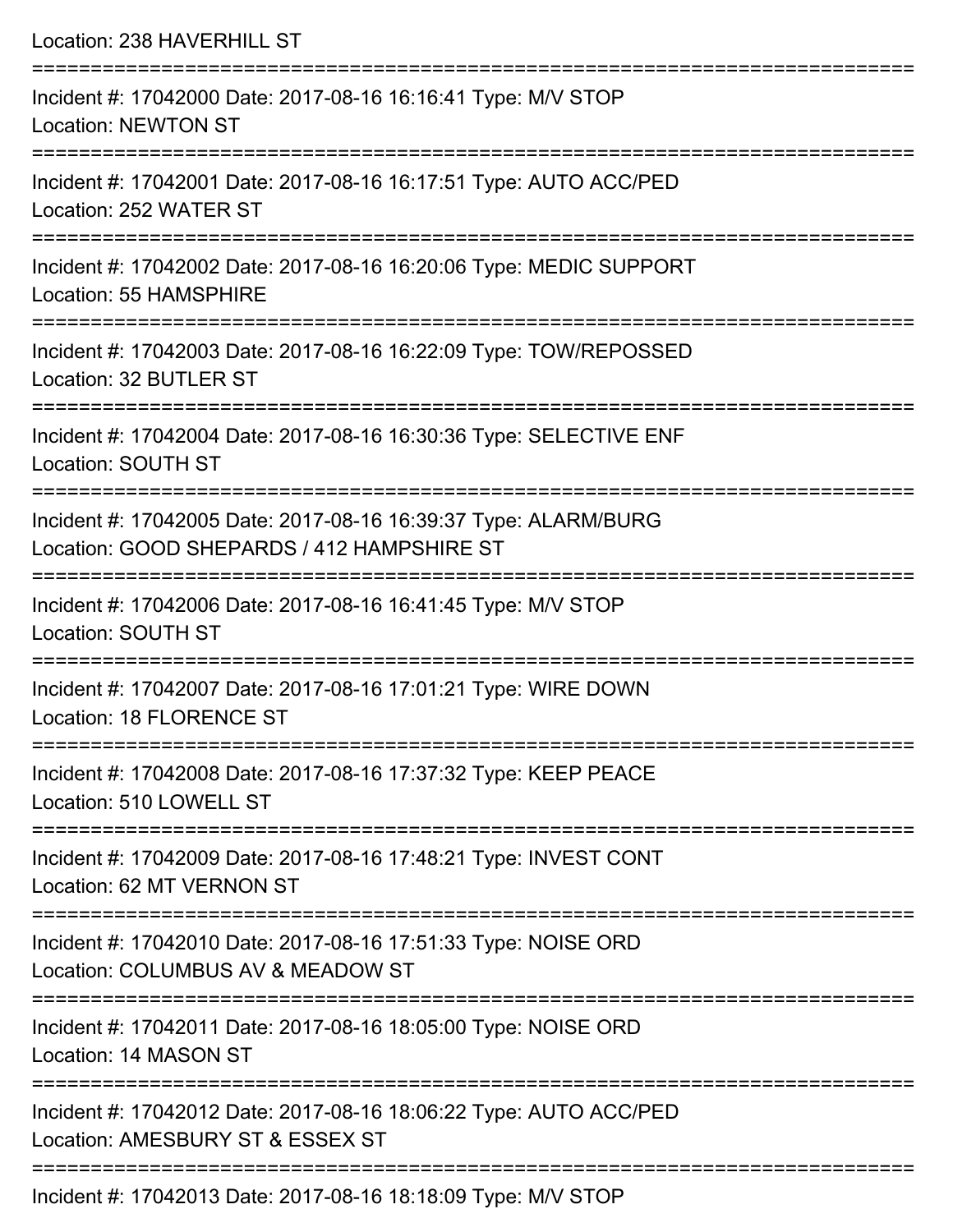| Incident #: 17042014 Date: 2017-08-16 18:34:28 Type: LARCENY/PAST<br>Location: COMMON ST & LAWRENCE ST |
|--------------------------------------------------------------------------------------------------------|
| Incident #: 17042015 Date: 2017-08-16 18:40:24 Type: M/V STOP<br>Location: HAVERHILL ST & NEWBURY ST   |
| Incident #: 17042016 Date: 2017-08-16 18:41:48 Type: EXTRA SURVEIL<br>Location: HOLT ST & WATER ST     |
| Incident #: 17042017 Date: 2017-08-16 18:49:49 Type: AUTO ACC/NO PI<br>Location: 105 JACKSON ST        |
| Incident #: 17042018 Date: 2017-08-16 18:53:37 Type: ANIMAL COMPL<br>Location: 217 OSGOOD ST           |
| Incident #: 17042019 Date: 2017-08-16 18:57:52 Type: M/V STOP<br>Location: 44 MELVIN ST                |
| Incident #: 17042020 Date: 2017-08-16 19:05:49 Type: NOISE ORD<br>Location: 69 PARKER ST               |
| Incident #: 17042021 Date: 2017-08-16 19:07:08 Type: EXTRA SURVEIL<br><b>Location: RIVERFRONT PARK</b> |
| Incident #: 17042023 Date: 2017-08-16 19:09:43 Type: DISTURBANCE<br>Location: 71 BODWELL ST            |
| Incident #: 17042022 Date: 2017-08-16 19:09:58 Type: MEDIC SUPPORT<br>Location: 100 FOSTER ST FL 2     |
| Incident #: 17042024 Date: 2017-08-16 19:18:29 Type: DISTURBANCE<br>Location: 59 TREMONT ST            |
| Incident #: 17042025 Date: 2017-08-16 19:22:26 Type: SPECIAL CHECK<br>Location: 171 FERRY ST           |
| Incident #: 17042026 Date: 2017-08-16 19:34:26 Type: 209A/SERVE<br>Location: 17 STORROW ST             |
| Incident #: 17042027 Date: 2017-08-16 19:43:36 Type: DISTURBANCE                                       |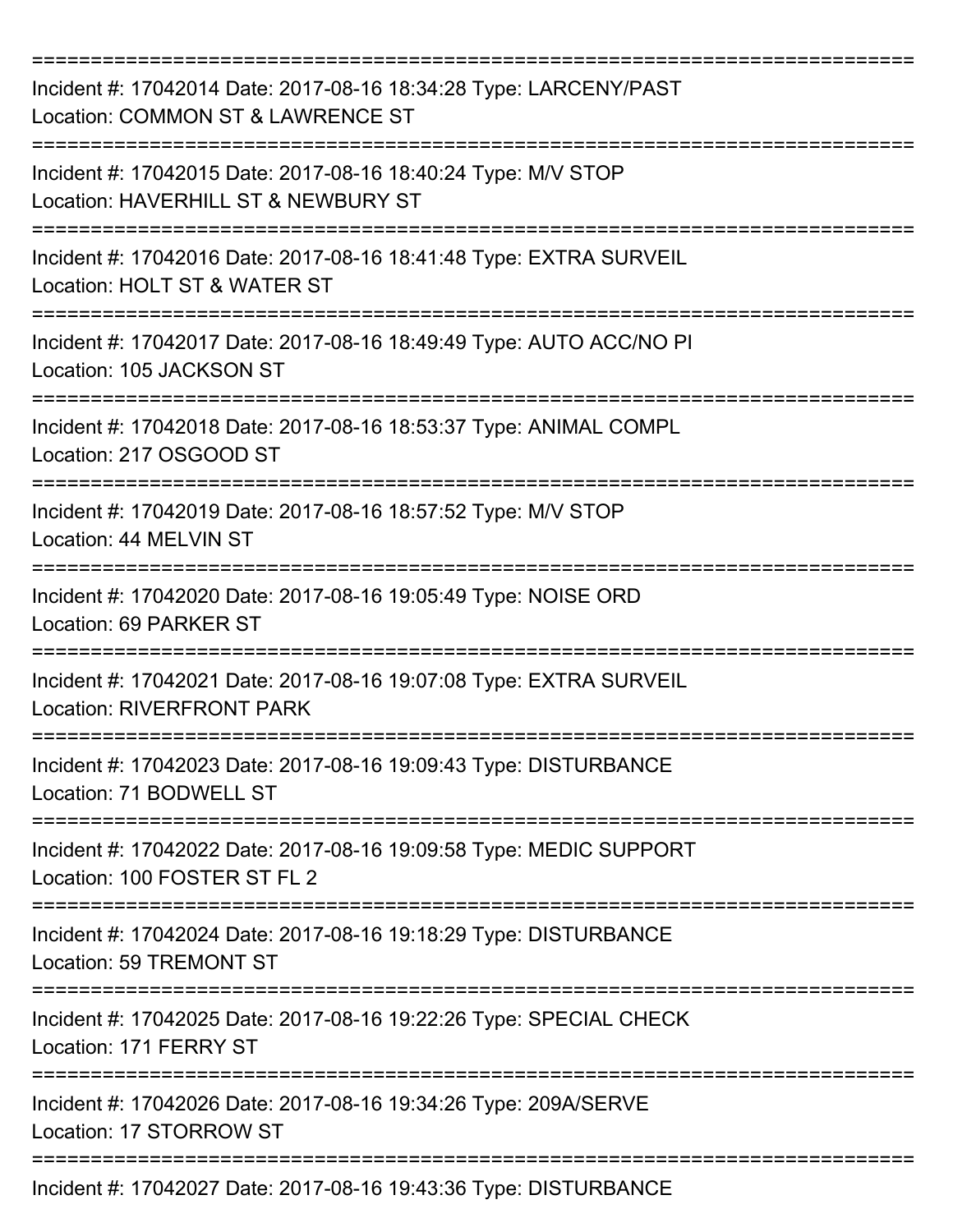| Incident #: 17042028 Date: 2017-08-16 19:44:33 Type: M/V STOP<br>Location: BERNARD AV & HANCOCK ST     |
|--------------------------------------------------------------------------------------------------------|
| Incident #: 17042029 Date: 2017-08-16 19:44:56 Type: ANIMAL COMPL<br>Location: 5 ALBION ST             |
| Incident #: 17042030 Date: 2017-08-16 19:52:34 Type: GENERAL SERV<br>Location: 63 RAILROAD ST          |
| Incident #: 17042031 Date: 2017-08-16 19:56:37 Type: ALARM/BURG<br>Location: 301 MT VERNON ST          |
| Incident #: 17042032 Date: 2017-08-16 20:01:01 Type: MV/BLOCKING<br>Location: 22 LESLIE ST             |
| Incident #: 17042033 Date: 2017-08-16 20:01:43 Type: LOUD NOISE<br>Location: 351 WATER ST              |
| Incident #: 17042034 Date: 2017-08-16 20:17:08 Type: M/V STOP<br>Location: 133 WATER ST                |
| Incident #: 17042035 Date: 2017-08-16 20:21:51 Type: DISTURBANCE<br>Location: 91 COMMON ST             |
| Incident #: 17042036 Date: 2017-08-16 20:24:14 Type: EXTRA SURVEIL<br>Location: HOLT ST & WATER ST     |
| Incident #: 17042037 Date: 2017-08-16 20:28:03 Type: NEIGHBOR PROB<br>Location: 2 INMAN ST #18         |
| Incident #: 17042038 Date: 2017-08-16 20:29:58 Type: MEDIC SUPPORT<br>Location: CHESTNUT ST & SHORT ST |
| Incident #: 17042039 Date: 2017-08-16 20:34:50 Type: LARCENY/PAST<br>Location: 5 GARFIELD ST           |
| Incident #: 17042040 Date: 2017-08-16 20:36:23 Type: GENERAL SERV<br>Location: 140 WOODLAND ST         |
| Incident #: 17042041 Date: 2017-08-16 20:37:10 Type: A&B PAST                                          |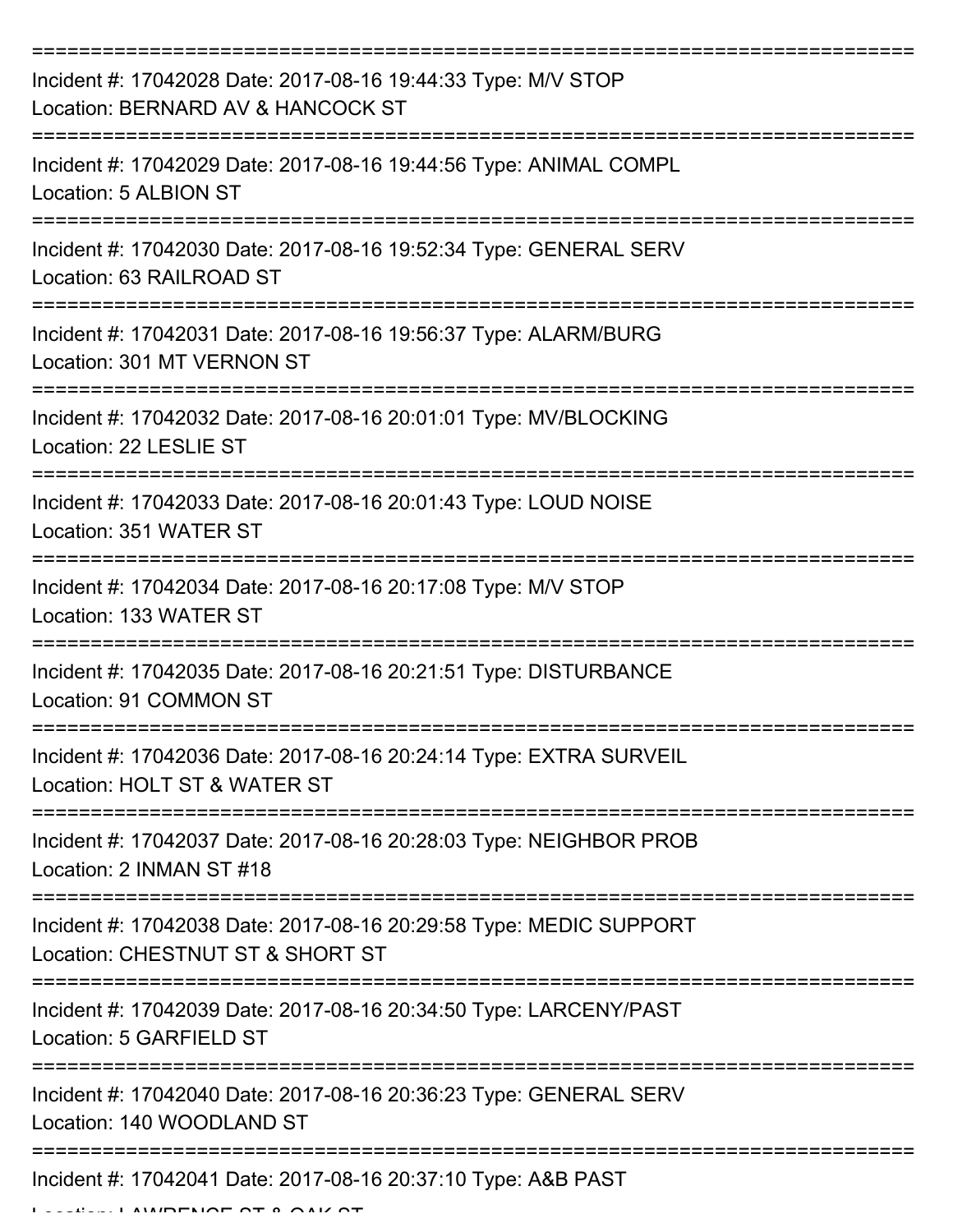| Incident #: 17042042 Date: 2017-08-16 20:40:09 Type: NOISE ORD<br>Location: 80 PARK ST                                          |
|---------------------------------------------------------------------------------------------------------------------------------|
| Incident #: 17042043 Date: 2017-08-16 20:44:10 Type: B&E/PAST<br>Location: 20 ORCHARD ST                                        |
| ========================<br>Incident #: 17042044 Date: 2017-08-16 20:53:15 Type: M/V STOP<br>Location: LAWRENCE ST & TRENTON ST |
| Incident #: 17042045 Date: 2017-08-16 20:56:26 Type: INVESTIGATION<br>Location: 90 LOWELL ST                                    |
| Incident #: 17042046 Date: 2017-08-16 20:56:46 Type: SUS PERS/MV<br>Location: 165 PARKER ST                                     |
| Incident #: 17042047 Date: 2017-08-16 21:04:07 Type: M/V STOP<br><b>Location: BEACON AVE</b>                                    |
| Incident #: 17042048 Date: 2017-08-16 21:14:41 Type: M/V STOP<br>Location: DURSO AV & WINTHROP AV                               |
| Incident #: 17042049 Date: 2017-08-16 21:16:11 Type: M/V STOP<br>Location: NEWTON ST & TYLER ST                                 |
| Incident #: 17042050 Date: 2017-08-16 21:23:23 Type: EXTRA SURVEIL<br>Location: 43 MORTON ST                                    |
| Incident #: 17042051 Date: 2017-08-16 21:38:01 Type: M/V STOP<br>Location: GILBERT ST & S BROADWAY                              |
| Incident #: 17042052 Date: 2017-08-16 21:40:20 Type: HIT & RUN M/V<br>Location: 147 SPRUCE ST                                   |
| Incident #: 17042053 Date: 2017-08-16 21:44:04 Type: SUS PERS/MV<br>Location: BERNARD AV                                        |
| Incident #: 17042054 Date: 2017-08-16 21:51:25 Type: SUS PERS/MV<br>Location: 360 BROADWAY                                      |
| Incident #: 17042055 Date: 2017-08-16 21:52:53 Type: DISTURBANCE                                                                |